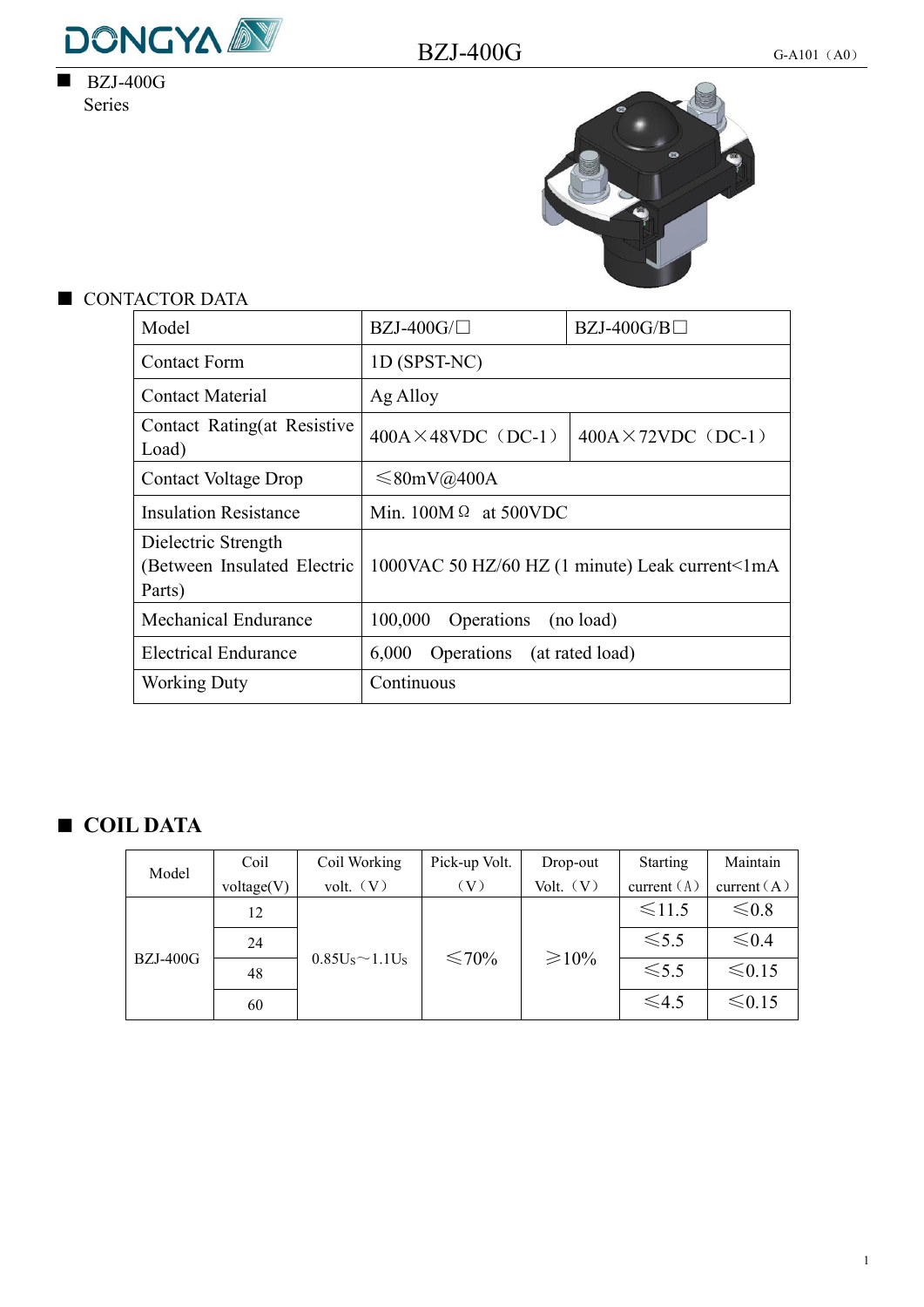

 $BZJ-400G$  G-A101 (A0)

■ Part Numbering System



Example: BZJ-400G/48; means: normal closed DC contactor, 400A for DC-1 load rated current, coil voltage 48V DC.

### ■ **Shape installation and circuit diagram**



### **BZJ-400G unit (mm)**